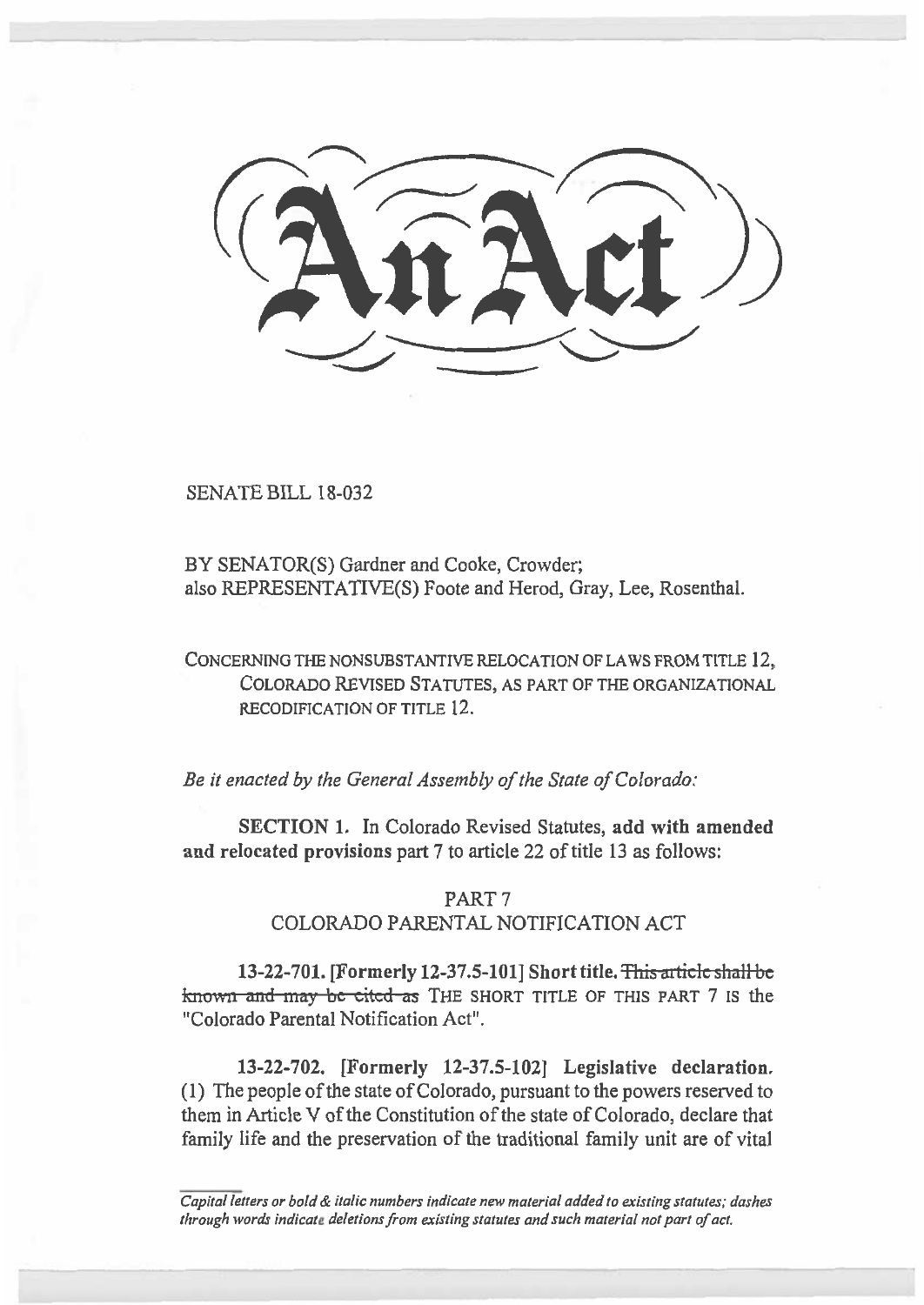importance to the continuation of an orderly society; that the rights of parents to rear and nurture their children during their formative years and to be involved in all decisions of importance affecting such minor children should be protected and encouraged, especially as such parental involvement relates to the pregnancy of an unemancipated minor, recognizing that the decision by any such minor to submit to an abortion may have adverse long-term consequences for her.

(2) The people of the state of Colorado, being mindful of the limitations imposed upon them at the present time by the federal judiciary in the preservation ofthe parent-child relationship, hereby enact into law the following provisions.

**13-22-703. [Formerly 12-37.5-1031 Definitions.** As used in this article PART 7, unless the context otherwise requires:

(1) "Minor" means a person under eighteen years of age.

(2) "Parent" means the natural or adoptive mother and father of the minor who is pregnant, if they are both living; one parent of the minor if only one is living, or if the other parent cannot be served with notice, as hereinafter provided; or the court-appointed guardian of such minor if she has one or any foster parent to whom the care and custody of such minor shall have been assigned by any agency of the state or county making such placement.

(3) "Abortion" for purposes of this  $\frac{1}{x}$  article PART 7 means the use of any means to terminate the pregnancy of a minor with knowledge that the termination by those means will, with reasonable likelihood, cause the death of the minor's unborn offspring.

(4) "Clergy member" means a priest; a rabbi; a duly ordained, commissioned, or licensed minister of a church; a member of a religious order; or a recognized leader of any religious body.

(5) "Medical emergency" means a condition that, on the basis of the physician's good-faith clinical judgment, so complicates the medical condition of a pregnant minor as to necessitate a medical procedure necessary to prevent the pregnant minor's death or for which a delay will create a serious risk of substantial and irreversible impairment of a major

#### PAGE 2-SENATE BILL 18-032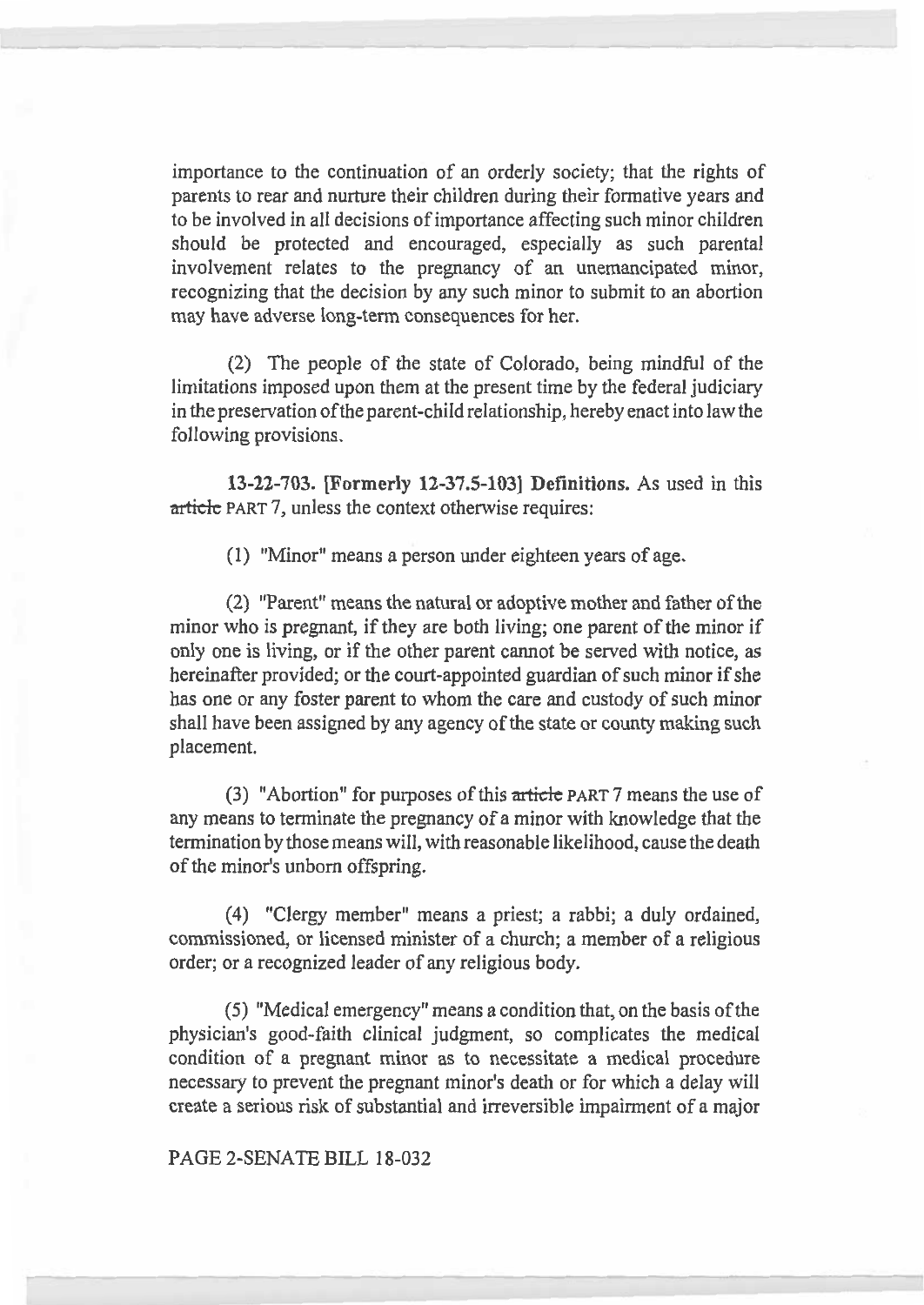**bodily function.** 

**(6) "Relative of the minor" means a minor's grandparent, adult aunt, or adult uncle, if the minor is not residing with a parent and resides with the grandparent, adult aunt, or adult uncle.** 

**13-22-704. [Formerly 12-37.5-104] Notification concerning abortion. (1) No abortion shall be performed upon an unemancipated minor until at least 48 hours after written notice of the pending abortion has been delivered in the following manner:** 

**(a) The notice shall be addressed to the parent at the dwelling house or usual place of abode of the parent. Such notice shall be delivered to the parent by:** 

**(I) The attending physician or member of the physician's immediate staff who is over the age of eighteen; or** 

**(II) The sheriff of the county where the service of notice is made, or by his deputy; or** 

**(III) Any other person over the age of eighteen years who is not related to the minor; or** 

**(IV) A clergy member who is over the age of eighteen.** 

**(b) Notice delivered by any person other than the attending physician shall be furnished to and delivered by such person in a sealed envelope marked "Personal and Confidential" and its content shall not in any manner be revealed to the person making such delivery.** 

**(c) Whenever the parent of the minor includes two persons to be notified as provided in this articles PART 7 and such persons reside at the same dwelling house or place of abode, delivery to one such person shall constitute delivery to both, and the 48-hour period shall commence when delivery is made. Should such persons not reside together and delivery of notice can be made to each of them, notice shall be delivered to both parents, unless the minor shall request that only one parent be notified, which request shall be honored and shall be noted by the physician in the minor's medical record. Whenever the parties are separately served with** 

**PAGE 3-SENATE BILL 18-032**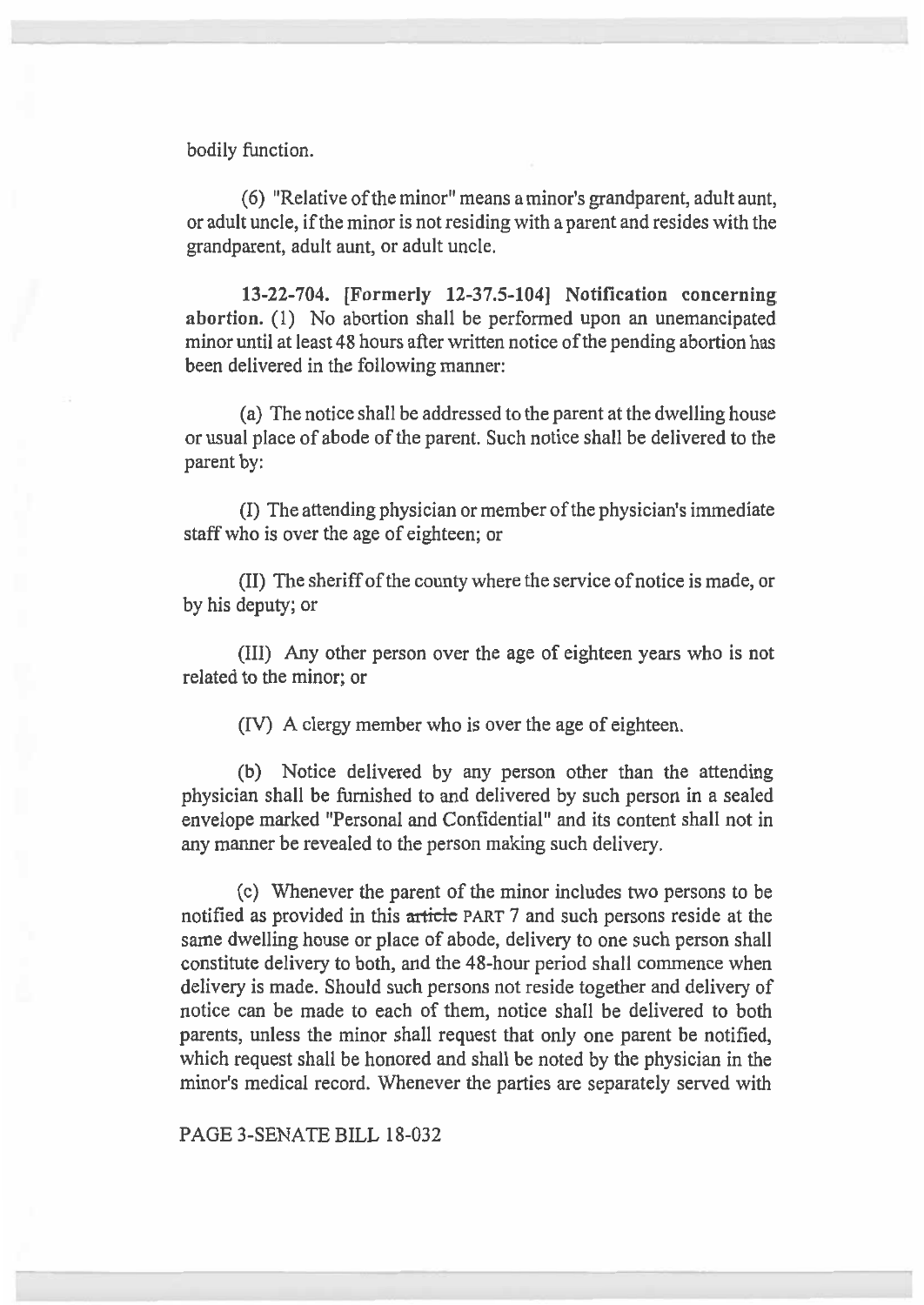notice, the 48-hour period shall commence upon delivery of the first notice.

(d) The person delivering such notice, if other than the physician, shall provide to the physician a written return of service at the earliest practical time, as follows:

(I) If served by the sheriff or his deputy, by his certificate with a statement as to date, place, and manner of service and the time such delivery was made.

(II) If by any other person, by his affidavit thereof with the same statement.

(III) Return of service shall be maintained by the physician.

(e) (I) In lieu of personal delivery of the notice, the same may be sent by postpaid certified mail, addressed to the parent at the usual place of abode of the parent, with return receipt requested and delivery restricted to the addressee. Delivery shall be conclusively presumed to occur and the 48-hour time period as provided in this article PART 7 shall commence to run at 12:00 o'clock noon on the next day on which regular mail delivery takes place.

(II) Whenever the parent of the minor includes two persons to be notified as provided in this article PART 7 and such persons reside at the same dwelling house or place of abode, notice addressed to one parent and mailed as provided in the foregoing subparagraph shall be deemed to be delivery of notice to both such persons. Should such persons not reside together and notice can be mailed to each of them, such notice shall be separately mailed to both parents unless the minor shall request that only one parent shall be notified, which request shall be honored and shall be noted by the physician in the minor's medical record.

(III) Proof of mailing and the delivery or attempted delivery shall be maintained by the physician.

(2) (a) Notwithstanding the provisions of subsection (1) of this section, if the minor is residing with a relative of the minor and not a parent, the written notice of the pending abortion shall be provided to either the relative of the minor or a parent.

#### PAGE 4-SENATE BILL 18-032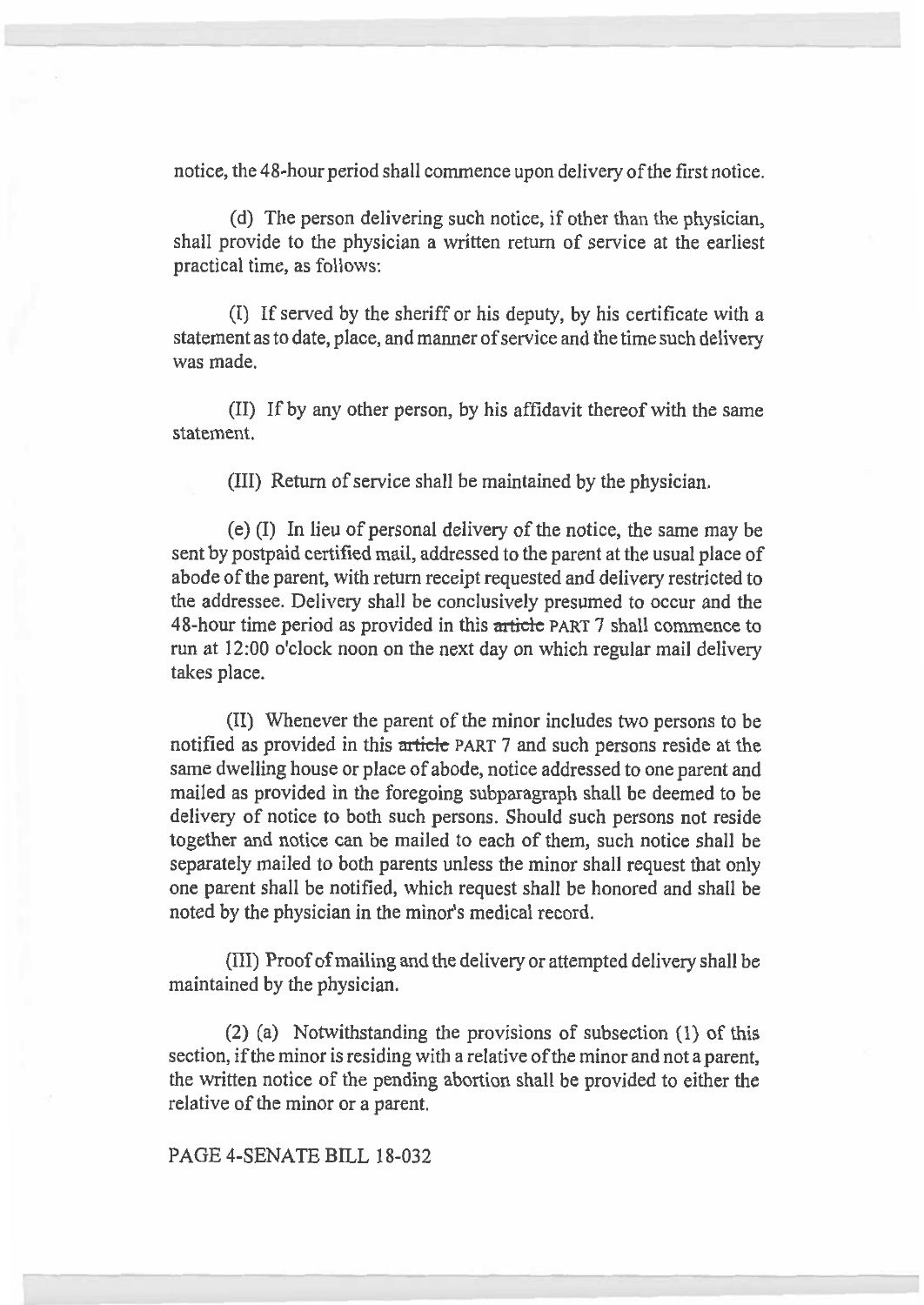(b) If a minor elects to provide notice to a person specified in  $\frac{\text{pargraph}}{\text{a}}$  of this subsection (2) SUBSECTION (2)(a) OF THIS SECTION, the notice shall be provided in accordance with the provisions of subsection (1) of this section.

(3) At the time the physician, licensed health care professional, or staff of the physician or licensed health care professional informs the minor that notice must be provided to the minor's parents prior to performing an abortion, the physician, licensed health care professional, or the staff of the physician or licensed health care professional must inform the minor under what circumstances the minor has the right to have only one parent notified.

13-22-705. **[Formerly 12-37.5-105] No notice required - when.**  (1) No notice shall be required pursuant to this article PART 7 if:

(a) The person or persons who may receive notice pursuant to section  $12-37.5-104$  (1) SECTION 13-22-704 (1) certify in writing that they have been notified; or

 $(a.5)$  (b) The person whom the minor elects to notify pursuant to section  $12-37.5-104$  (2) SECTION 13-22-704 (2) certifies in writing that he or she has been notified; or

 $(b)$  (c) The pregnant minor declares that she is a victim of child abuse or neglect by the acts or omissions of the person who would be entitled to notice, as such acts or omissions are defined in "The Child Protection Act of 1987", as set forth in title 19, article 3, of the Colorado Revised-Statutes ARTICLE 3 OF TITLE 19, and any amendments thereto, and the attending physician has reported such child abuse or neglect as required by the said act. When reporting such child abuse or neglect, the physician shall not reveal that he or she learned of the abuse or neglect as the result of the minor seeking an abortion.

 $\left(\frac{c}{c}\right)$  (d) The attending physician certifies in the pregnant minor's medical record that a medical emergency exists and there is insufficient time to provide notice pursuant to  $set$ <sub>5</sub> $-12-37.5-104$  SECTION 13-22-704; or

(d) (e) A valid court order is issued pursuant to section 12-37.5-107 SECTION 13-22-707.

PAGE 5-SENATE BILL 18-032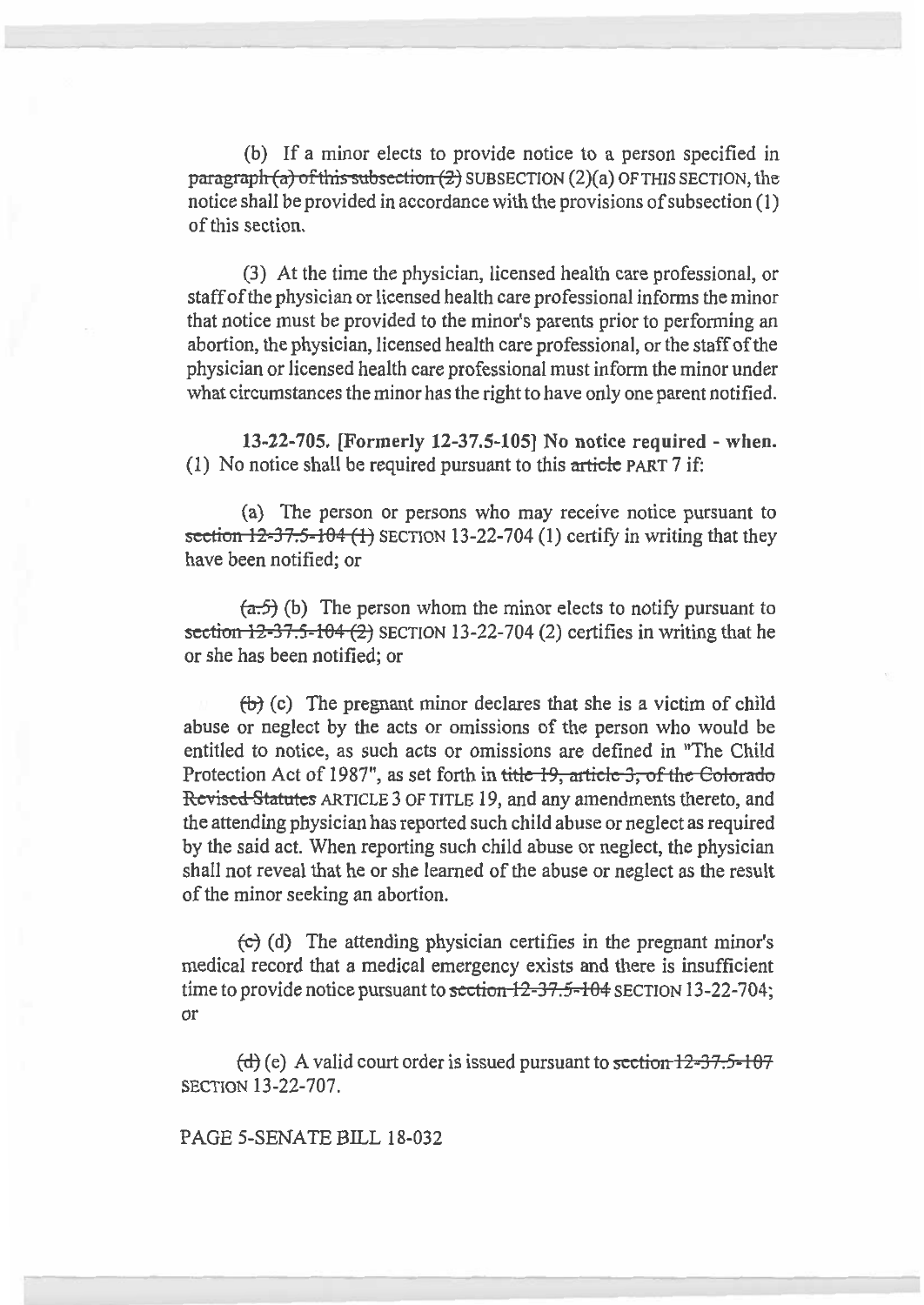13-22-706. [Formerly 12-37.5-106] Penalties - damages defenses. (1) Any person who performs or attempts to perform an abortion in willful violation of this article: PART 7

(a) (Deleted by amendment, L. 2003, p. 2364, § 7, effective June 3, 2003.)

(b) shall be liable for damages proximately caused thereby.

(2) It shall be an affirmative defense to any civil proceedings if the person establishes that:

(a) The person relied upon facts or information sufficient to convince a reasonable, careful and prudent person that the representations of the pregnant minor regarding information necessary to comply with this article PART 7 were bona fide and true; or

(b) The abortion was performed to prevent the imminent death of the minor child and there was insufficient time to provide the required notice.

(3) Any person who counsels, advises, encourages or conspires to induce or persuade any pregnant minor to furnish any physician with false information, whether oral or written, concerning the minor's age, marital status, or any other fact or circumstance to induce or attempt to induce the physician to perform an abortion upon such minor without providing written notice as required by this article PART 7 commits a class 5 felony and shall be punished as provided in section  $18-1.3-401$ .  $C.R.S.$ 

13-22-707. **[Formerly 12-37.5-107] Judicial bypass. by amendment, L. 2003, p. 2364, § 8, effective June 3, 2003.)** 

 $(2)(1)(a)$  If any pregnant minor elects not to allow the notification required pursuant to section  $12-37.5-104$  SECTION 13-22-704, any judge of a court of competent jurisdiction shall, upon petition filed by or on behalf of such minor, enter an order dispensing with the notice requirements of this article PART 7 if the judge determines that the giving of such notice will not be in the best interest of the minor, or if the court finds, by clear and convincing evidence, that the minor is sufficiently mature to decide whether to have an abortion. Any such order shall include specific factual findings

PAGE 6-SENATE BILL 18-032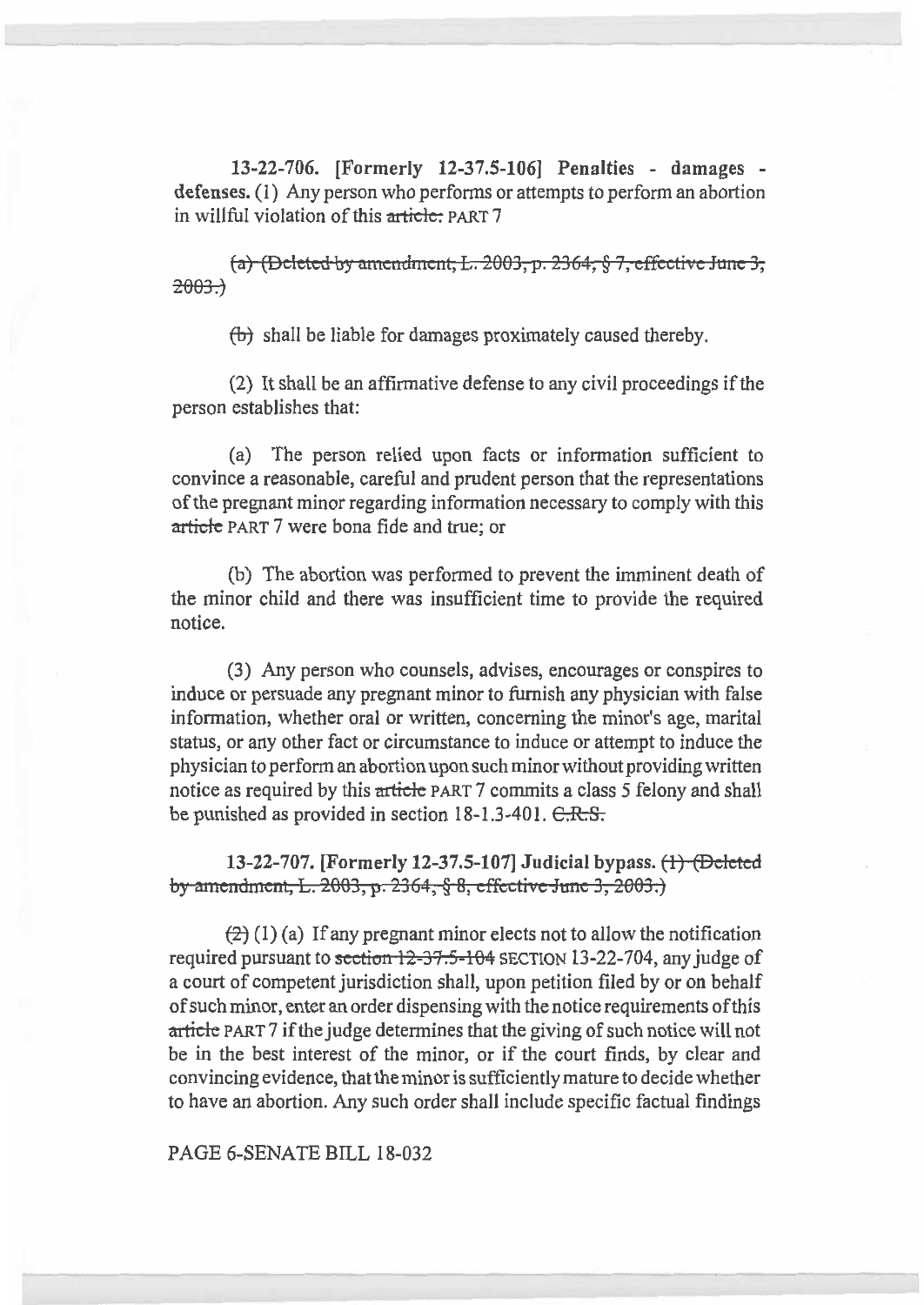and legal conclusions in support thereof and a certified copy of such order shall be provided to the attending physician of said minor and the provisions of section 12-37.5-104 (1) SECTION 13-22-704 (1) and section 12-37.5-106 SECTION 13-22-706 shall not apply to the physician with respect to such minor.

(b) The court, in its discretion, may appoint a guardian ad litem for the minor and also an attorney if said minor is not represented by counsel.

(c) Court proceedings under this  $subsection(2)$  SUBSECTION(1) shall be confidential and shall be given precedence over other pending matters so that the court may reach a decision promptly without delay in order to serve the best interests of the minor. Court proceedings under this subsection (2) SUBSECTION (1) shall be heard and decided as soon as practicable but in no event later than four days after the petition is filed.

(d) Notwithstanding any other provision of law, an expedited confidential appeal to the court of appeals shall be available to a minor for whom the court denies an order dispensing with the notice requirements of this article PART 7. Any such appeal shall be heard and decided no later than five days after the appeal is filed. An order dispensing with the notice requirements of this article PART 7 shall not be subject to appeal.

(e) Notwithstanding any provision of law to the contrary, the minor is not required to pay a filing fee related to an action or appeal filed pursuant to this subsection  $(2)$  SUBSECTION (1).

(t) If either the district court or the court of appeals fails to act within the time periods required by this subsection  $(2)$  SUBSECTION (1), the court in which the proceeding is pending shall immediately issue an order dispensing with the notice requirements of this article PART 7.

(g) The Colorado supreme court shall issue rules governing the judicial bypass procedure, including rules that ensure that the confidentiality of minors filing bypass petitions will be protected. The Colorado supreme court shall also promulgate a form petition that may be used to initiate a bypass proceeding. The Colorado supreme court shall promulgate the rules and form governing the judicial bypass procedure by August 1, 2003. Physicians shall not be required to comply with this article PART 7 until forty-five days after the Colorado supreme court publishes final rules and

PAGE 7-SENATE BILL 18-032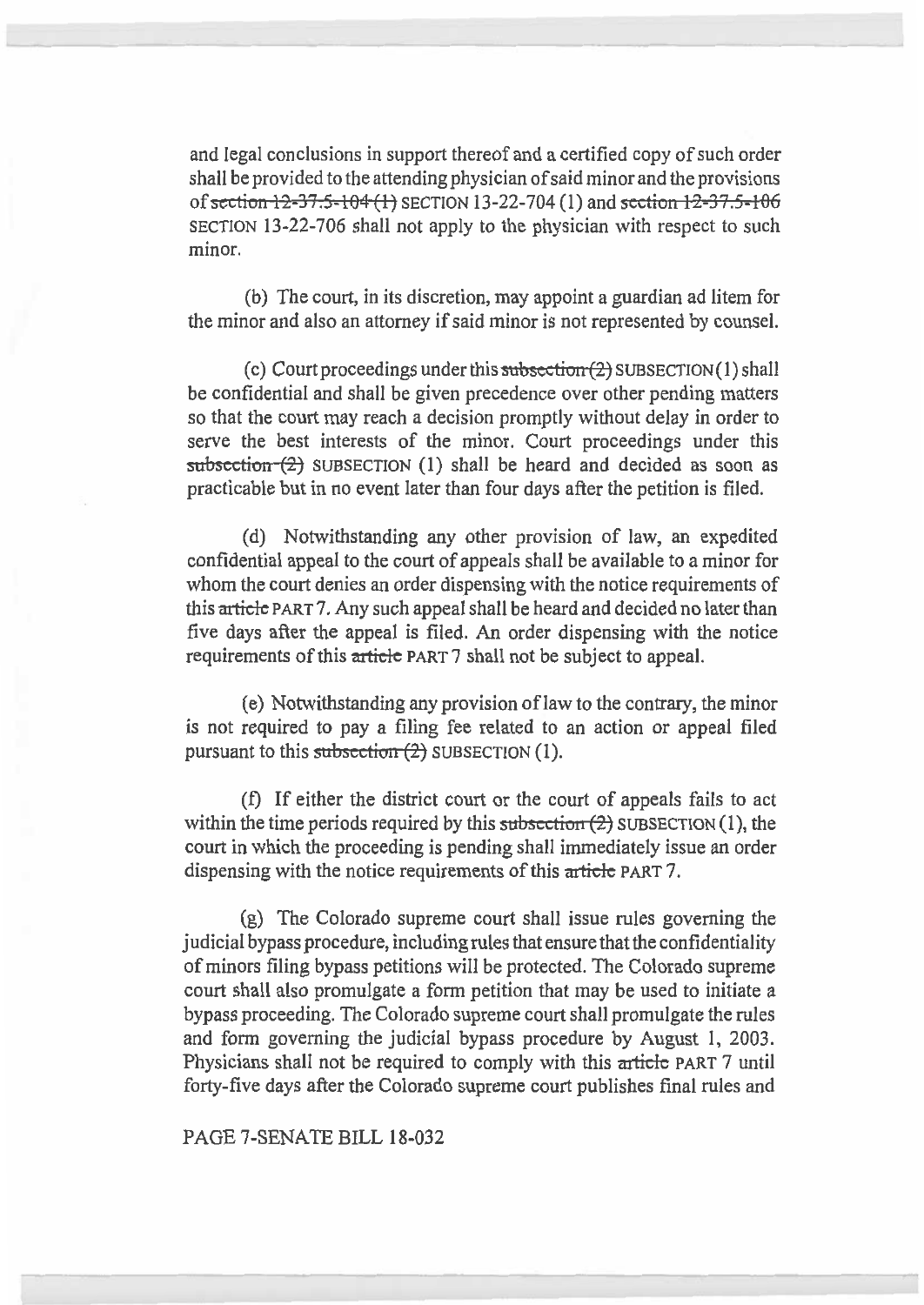a final form.

**13-22-708. [Formerly 12-37.5-108] Limitations.** (1) This **article**  PART 7 shall in no way be construed so as to:

(a) Require any minor to submit to an abortion; or

(b) Prevent any minor from withdrawing her consent previously given to have an abortion; or

(c) Permit anything less than fully informed consent before submitting to an abortion.

(2) This **article** PART 7 shall in no way be construed as either ratifying, granting or otherwise establishing an abortion right for minors independently of any other regulation, statute or court decision which may now or hereafter limit or abridge access to abortion by minors.

**SECTION 2.** In Colorado Revised Statutes, 25-1-1202, **amend (1)(p) as follows:** 

**25-1-1202. Index of statutory sections regarding medical record confidentiality and health information.** (1) Statutory provisions concerning policies, procedures, and references to the release, sharing, and use of medical records and health information include the following:

(p) Section  $12-37.5-104$ , C.R.S. SECTION 13-22-704, concerning reporting requirements by physicians related to abortions for minors;

**SECTION 3. Repeal of provisions being relocated in this act.** In Colorado Revised Statutes, **repeal** article 37.5 of title 12.

**SECTION 4. In** Colorado Revised Statutes, **add with amended and relocated provisions** part 4 of article 12 to title 18 as follows:

## PART 4 FIREARMS - DEALERS

**18-12-401. [Formerly 12-26-101] Definitions.** As used in this article PART 4, unless the context otherwise requires:

PAGE 8-SENATE BILL 18-032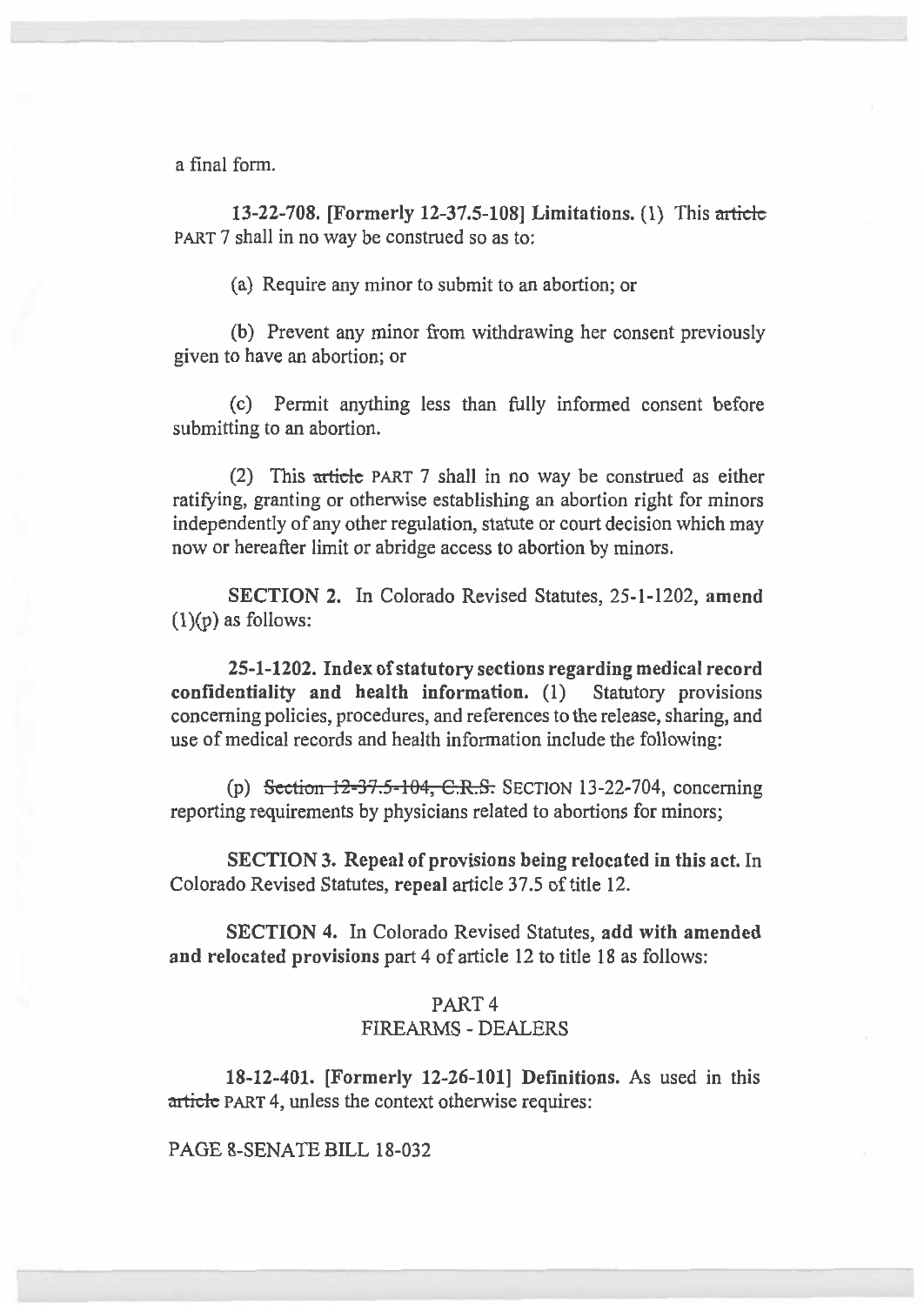(1) (a) "Firearms" means a pistol, revolver, or other weapon of any description, loaded or unloaded, from which any shot, bullet, or other missile can be discharged, the length of the barrel of which, not including any revolving, detachable, or magazine breech, does not exceed twelve inches.

(b) "Firearms" does not include firearms, as defined in paragra*p*h of this subsection  $(1)$  SUBSECTION  $(1)(a)$  OF THIS SECTION, for which ammunition is not sold or which there is reasonable ground for believing are not capable of being effectually used.

**18-12-402. [Formerly 12-26-102] Retail dealers - record inspection.** Every individual, firm, or corporation engaged, within this state, in the retail sale, rental, or exchange of firearms, pistols, or revolvers shall keep a record of each pistol or revolver sold, rented, or exchanged at retail. The record shall MUST be made at the time of the transaction in a book kept for that purpose and **shall** MUST include the name of the person to whom the pistol or revolver is sold or rented or with whom exchanged; his OR HER age, occupation, residence, and, if residing in a city, the street and number therein where he OR SHE resides; the make, caliber, and finish of said pistol or revolver, together with its number and serial letter, if any; the date of the sale, rental, or exchange of said pistol or revolver; and the name of the employee or other person making such sale, rental, or exchange. The record book shall be open at all times to the inspection of any duly authorized police officer.

**18-12-403. [Formerly 12-26-103] Record - failure to make penalty.** Every individual, firm, or corporation who fails to keep the record provided for in section 12-26-102 SECTION 18-12-402 or who refuses to exhibit such record when requested by a police officer and any purchaser, lessee, or exchanger of a pistol or revolver who, in connection with the making of such record, gives false information is guilty of a misdemeanor and, upon conviction thereof, shall be punished by a fine of not less than twenty-five dollars nor more than one hundred dollars, or by imprisonment in the county jail for not more than one year, or by both such fine and imprisonment.

**18-12-404. [Formerly 12-26-104] Jurisdiction - county courts.**  County courts, within their respective counties, have jurisdiction to hear and determine all cases arising under the provisions of this article PART 4, and

PAGE 9-SENATE BILL 18-032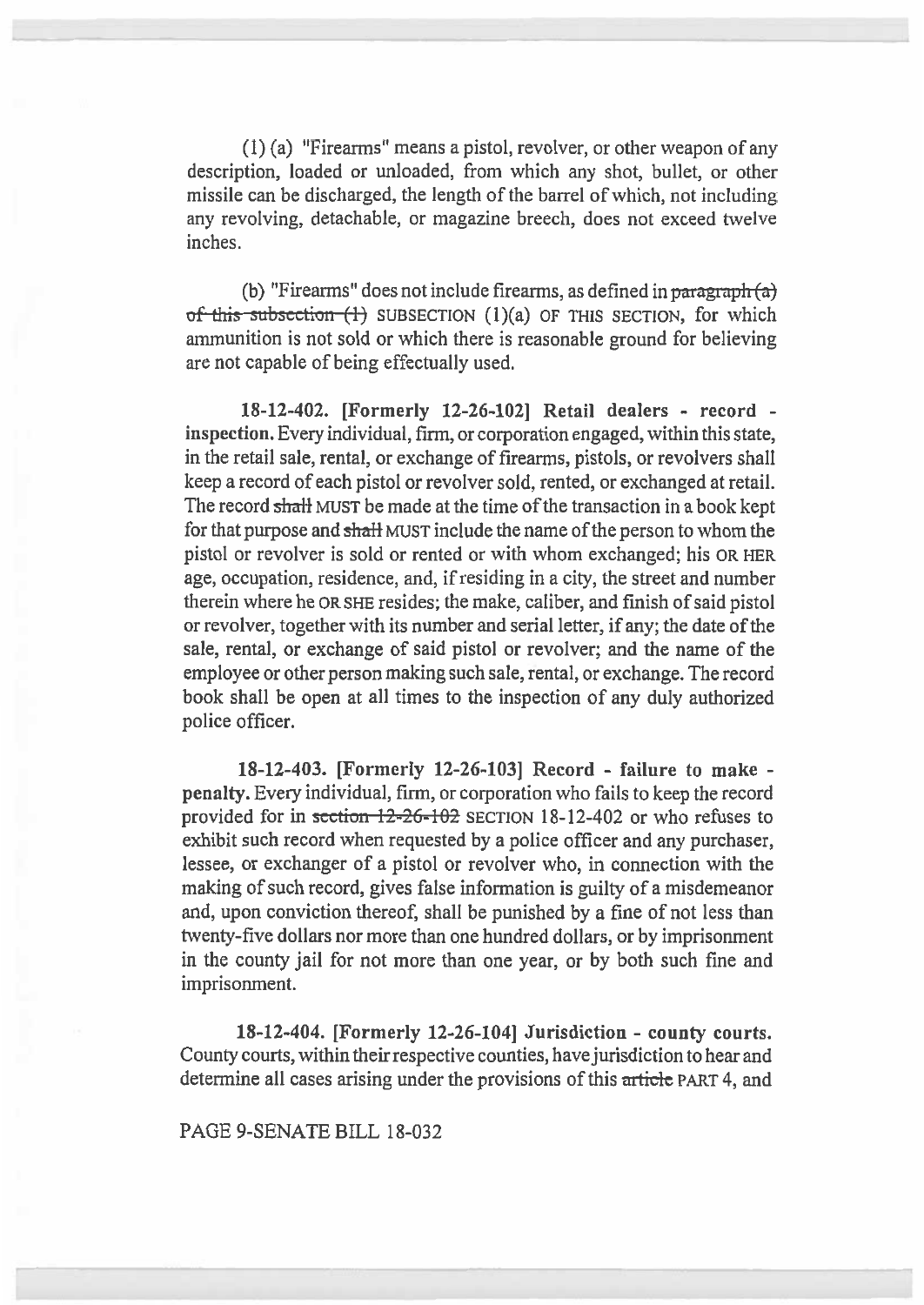appeal from judgment shall be IS to the district courts in the respective counties in the same manner as is now provided by law for appeals from judgments of the county courts in the cases of misdemeanors.

**SECTION 5. In** Colorado Revised Statutes, **add with amended and relocated provisions** part 5 of article 12 to title 18 as follows:

#### PART 5

# BACKGROUND CHECKS - GUN SHOWS

**18-12-501. [Formerly 12-26.1-101] Background checks at gun shows - penalty. (1) Before a gun show vendor transfers or attempts to transfer a firearm at a gun show, he or she shall:** 

(a) Require that a background check, in accordance with section 24-33.5-424, C.R.S., be conducted of the prospective transferee; and

(b) Obtain approval of a transfer from the Colorado bureau of investigation after a background check has been requested by a licensed gun dealer, in accordance with section  $24-33.5-424$ .  $C.R.S.$ 

(2) A gun show promoter shall arrange for the services of one or more licensed gun dealers on the premises of the gun show to obtain the background checks required by this article **PART** 5.

(3) If any part of a firearm transaction takes place at a gun show, no firearm shall be transferred unless a background check has been obtained by a licensed gun dealer.

(4) Any person violating the provisions of this section commits a class 1 misdemeanor and shall be punished as provided in section  $18-1.3-501.$  C.R.S.

**18-12-502. [Formerly 12-26.1-102] Records - penalty. (1) A licensed gun dealer who obtains a background check on a prospective transferee shall record the transfer, as provided in section 12-26-102, C.R.S. SECTION 18-12-402, and retain** the records, as provided in section 12-26-103, C.R.S. section 18-12-403, in the same manner as when **conducting a sale, rental, or exchange at retail.** 

### **PAGE 10-SENATE BILL 18-032**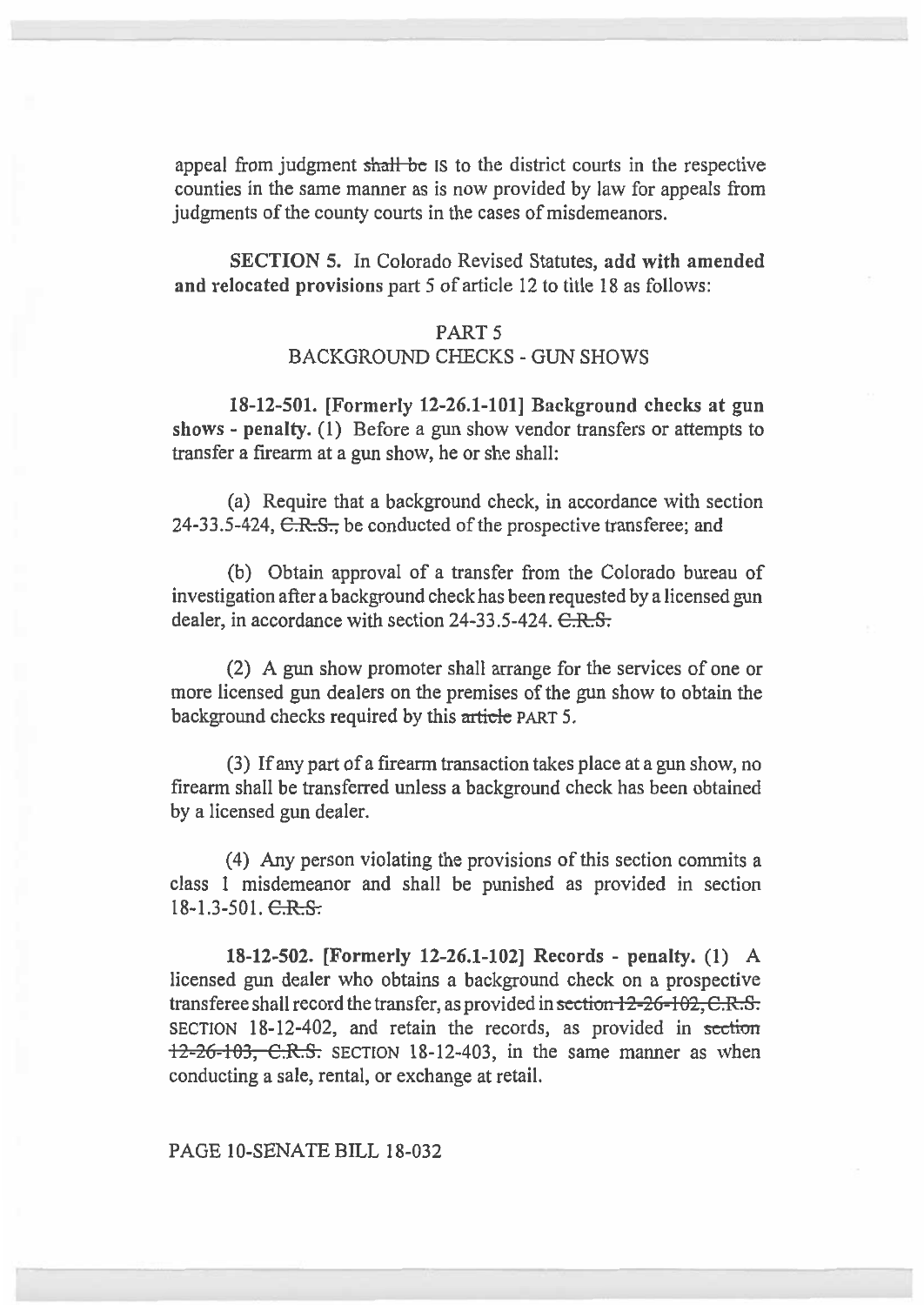(2) Any individual who gives false information in connection with the making of such records commits a class 1 misdemeanor and shall be punished as provided in section  $18-1.3-501$ .  $C.R.S.$ 

**18-12-503. [Formerly 12-26.1-1031 Fees imposed by licensed gun dealers.** For each background check conducted at a gun show, a licensed gun dealer may charge a fee not to exceed ten dollars.

**18-12-504. [Formerly 12-26.1-1041 Posted notice- penalty.** (1) A gun show promoter shall post prominently a notice, in a form to be prescribed by the executive director ofthe department of public safety or his or her designee, setting forth the requirement for a background check as provided in this article PART 5.

(2) Any person violating the provisions of this section commits a class 1 misdemeanor and shall be punished as provided in section 18-1.3-501. C.R.S.

**18-12-505. [Formerly 12-26.1-1051 Exemption.** The provisions of this article PART 5 shall not apply to the transfer of an antique firearm, as defined in 18 U.S.C. sec. 921(a)(16), as amended, or a curio or relic, as defined in 27 CFR sec. 178.11, as amended.

**18-12-506. [Formerly 12-26.1-1061 Definitions.** As used in this article PART 5, unless the context otherwise requires:

(1) "Collection" means a trade, barter, or in-kind exchange for one or more firearms.

(2) "Firearm" means any handgun, automatic, revolver, pistol, rifle, shotgun, or other instrument or device capable or intended to be capable of discharging bullets, cartridges, or other explosive charges.

(3) "Gun show" means the entire premises provided for an event or function, including but not limited to parking areas for the event or function, that is sponsored to facilitate, in whole or in part, the purchase, sale, offer for sale, or collection of firearms at which:

(a) Twenty-five or more firearms are offered or exhibited for sale, transfer, or exchange; or

PAGE 11-SENATE BILL 18-032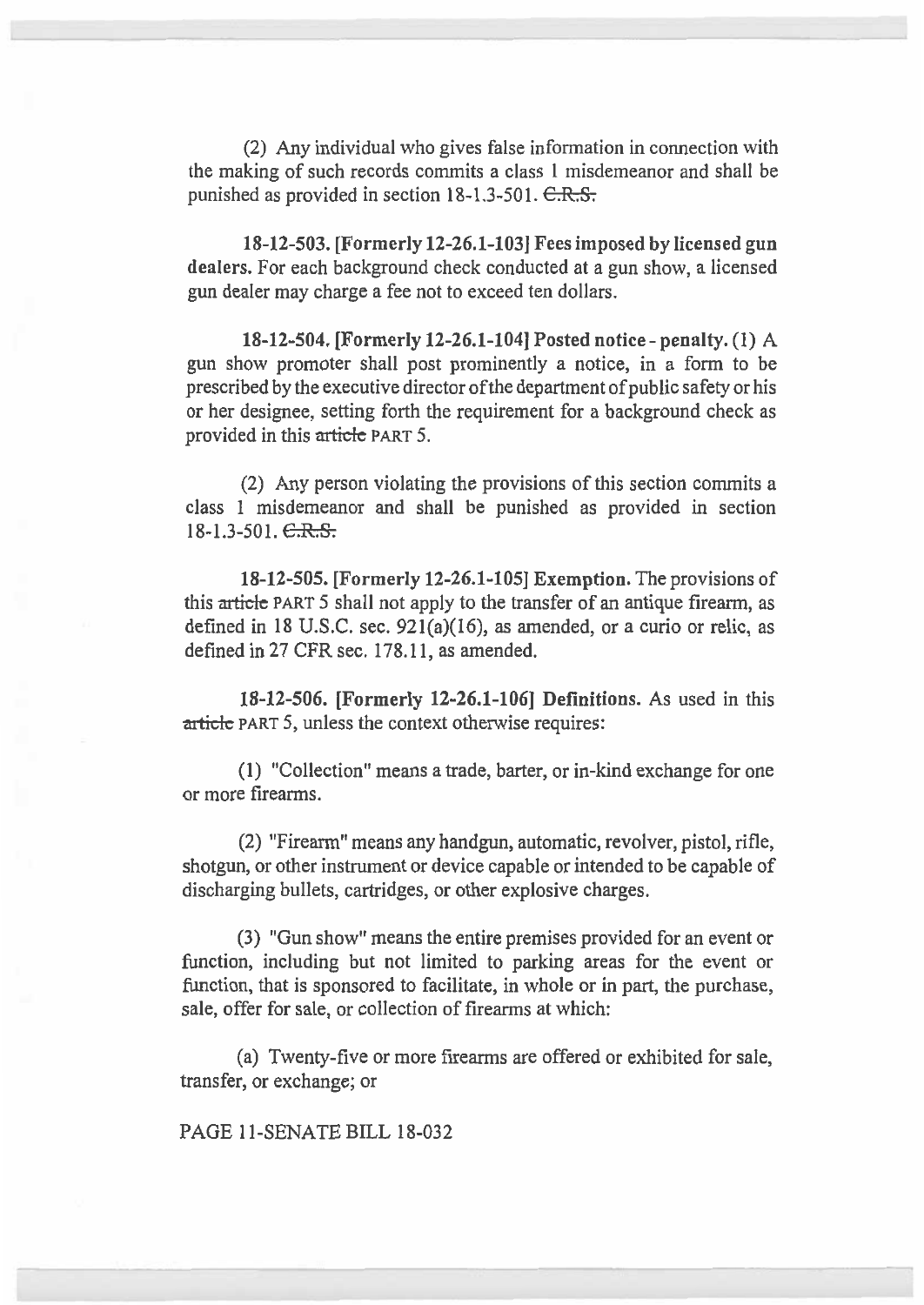(b) Not less than three gun show vendors exhibit, sell, offer for sale, transfer, or exchange firearms.

(4) "Gun show promoter" means a person who organizes or operates a gun show.

(5) "Gun show vendor" means any person who exhibits, sells, offers for sale, transfers, or exchanges, any firearm at a gun show, regardless of whether the person arranges with a gun show promoter for a fixed location from which to exhibit, sell, offer for sale, transfer, or exchange any firearm.

(6) "Licensed gun dealer" means any person who is a licensed importer, licensed manufacturer, or dealer licensed pursuant to 18 U.S.C. sec. 923, as amended, as a federally licensed firearms dealer.

**18-12-507. [Formerly 12-26.1-107] Appropriation.** The general assembly shall appropriate funds necessary to implement this article PART 5.

**18-12-508. [Formerly 12-26.1-108] Effective date.** This **article**  PART 5 shall take effect March 31, 2001.

**SECTION 6.** In Colorado Revised Statutes, 18-12-112, **amend**   $(1)(a)$  introductory portion and  $(2)(b)$  as follows:

**18-12-112. Private firearms transfers - background check required - penalty - definitions.** (1) (a) On and after July 1, 2013, except as described in subsection (6) of this section, before any person who is not a licensed gun dealer, as defined in section  $12-26.1-106 (6)$ , C.R.S. SECTION 18-12-506 (6), transfers or attempts to transfer possession of a firearm to a transferee, he or she shall:

(2) (b) A licensed gun dealer who obtains a background check on a prospective transferee shall record the transfer, as provided in section  $12-26-102$ , C.R.S. SECTION 18-12-402, and retain the records, as provided in section  $12-26-103$ , C.R.S. SECTION 18-12-403, in the same manner as when conducting a sale, rental, or exchange at retail. The licensed gun dealer shall comply with all state and federal laws, including 18 U.S.C. sec. 922, as if he or she were transferring the firearm from his or her inventory to the prospective transferee.

PAGE 12-SENATE BILL 18-032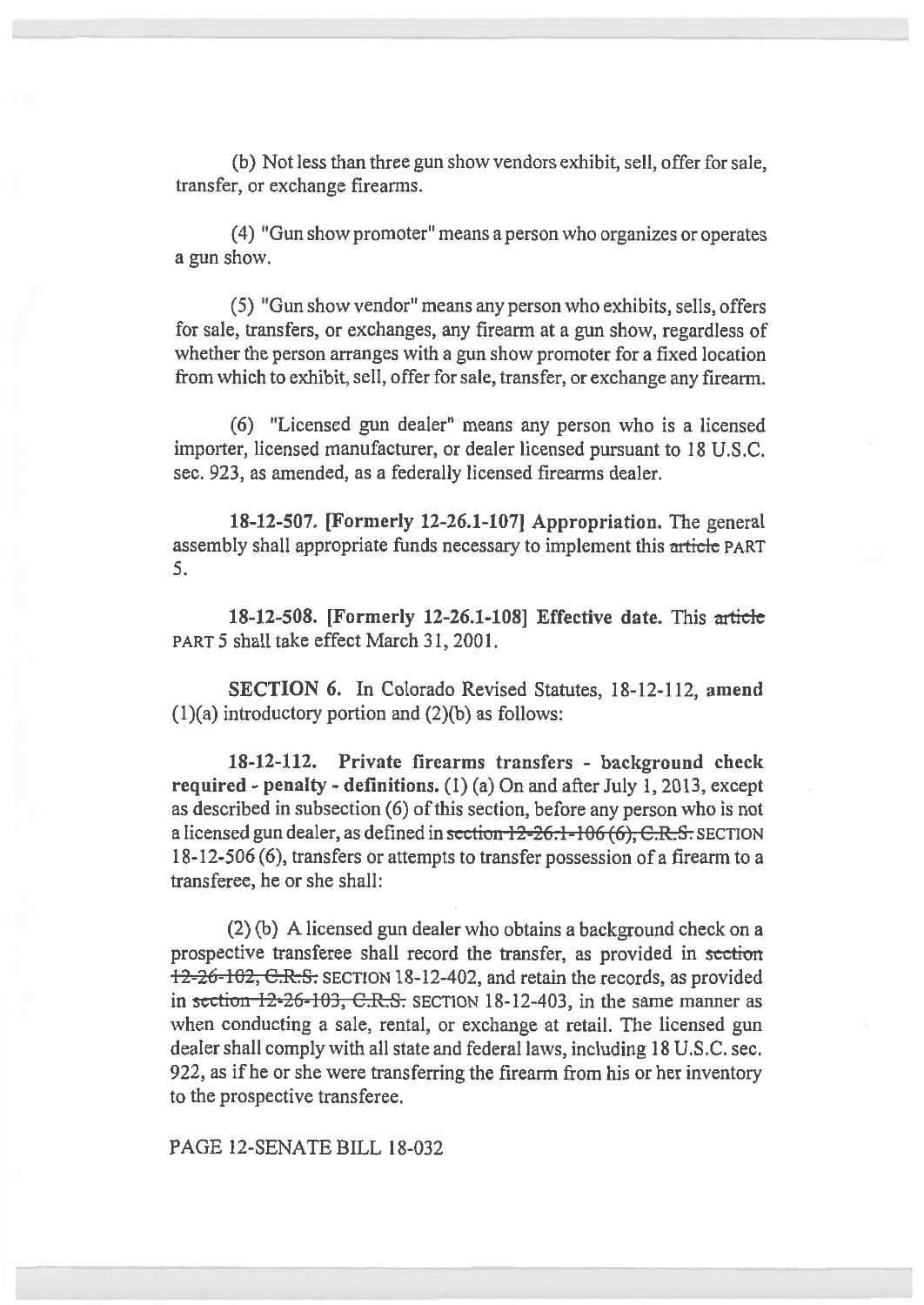SECTION 7. In Colorado Revised Statutes, 18-12-302, amend (3)(a) introductory portion as follows:

18-12-302. Large-capacity magazines prohibited - penalties exceptions. (3) The offense described in subsection (1) of this section shall not apply to:

(a) An entity, or any employee thereof engaged in his or her employment duties, that manufactures large-capacity magazines within Colorado exclusively for transfer to, or any licensed gun dealer, as defined in section 12-26.1-106 *(6), C.R.S.* SECTION 18-12-506 (6), or any employee thereof engaged in his or her official employment duties, that sells large-capacity magazines exclusively to:

**SECTION 8. Repeal of provisions being relocated in this act.** In Colorado Revised Statutes, repeal articles 26 and 26.1 of title 12.

**SECTION 9.** In Colorado Revised Statutes, **add with amended and relocated provisions** article 27 to title 13 as follows:

### **ARTICLE 27 Uniform Unsworn Declarations Act**

**13-27-101. [Formerly 12-55-301] Short title. The short title of this part 3** ARTICLE 27 is the "Uniform Unsworn Declarations Act".

**13-27-102. [Formerly 12-55-302] Definitions.** In this p ARTICLE 27:

(1) "Boundaries of the United States" means the geographic boundaries of the United States, Puerto Rico, the United States Virgin Islands, and any territory or insular possession subject to the jurisdiction of the United States.

(2) "Law" includes the federal or a state constitution, a federal or state statute, a judicial decision or order, a rule of court, an executive order, and an administrative rule, regulation, or order.

(3) "Record" means information that is inscribed on a tangible medium or that is stored in an electronic or other medium and is retrievable

PAGE 13-SENATE BILL 18-032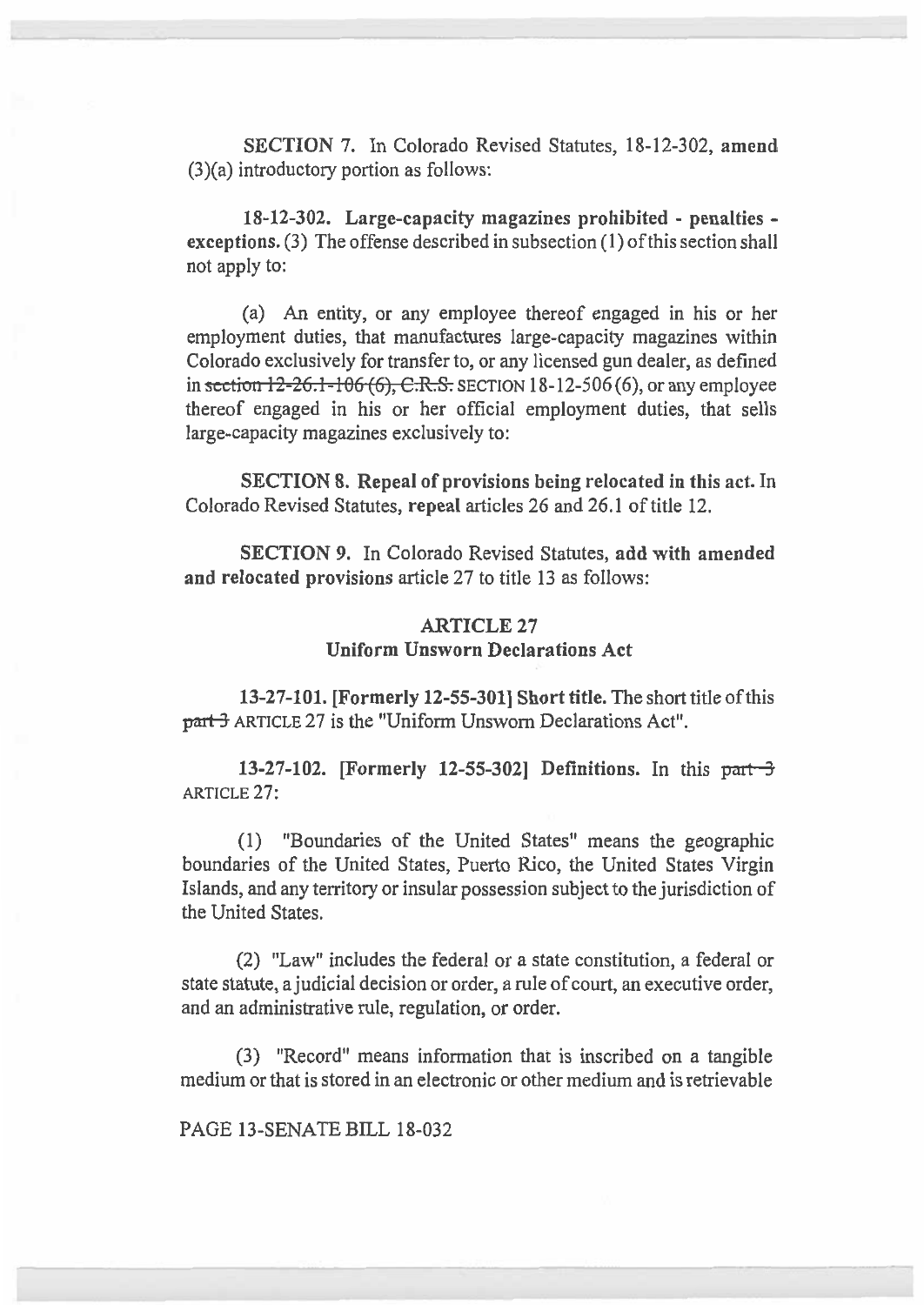in perceivable form.

(4) "Sign" means, with present intent to authenticate or adopt a record:

(a) To execute or adopt a tangible symbol; or

(b) To attach to or logically associate with the record an electronic symbol, sound, or process.

(5) "State" means a state of the United States, the District of Columbia, Puerto Rico, the United States Virgin Islands, or any territory or insular possession subject to the jurisdiction of the United States.

(6) "Sworn declaration" means a declaration in a signed record given under oath. The term includes a sworn statement, verification, certificate, and affidavit.

(7) "Unsworn declaration" means a declaration in a signed record that is not given under oath, but is given under penalty of perjury.

**13-27-103. [Formerly 12-55-3031 Applicability.** This part ARTICLE 27 applies to an unsworn declaration by a declarant who at the time of making the declaration is physically located within or outside the boundaries of the United States whether or not the location is subject to the jurisdiction of the United States.

**13-27-104. [Formerly 12-55-304] Validity of unsworn declaration.**  $(a)$  (1) Except as otherwise provided in subsection  $(b)$ SUBSECTION (2) of this section, if a law of this state requires or permits use of a sworn declaration in a court proceeding, an unsworn declaration meeting the requirements of this  $part-3$  ARTICLE 27 has the same effect as a sworn declaration.

 $(b)$  (2) This part 3 ARTICLE 27 does not apply to:

 $(1)$  (a) A deposition;

 $(2)$  (b) An oath of office;

PAGE I4-SENATE **BILL** 18-032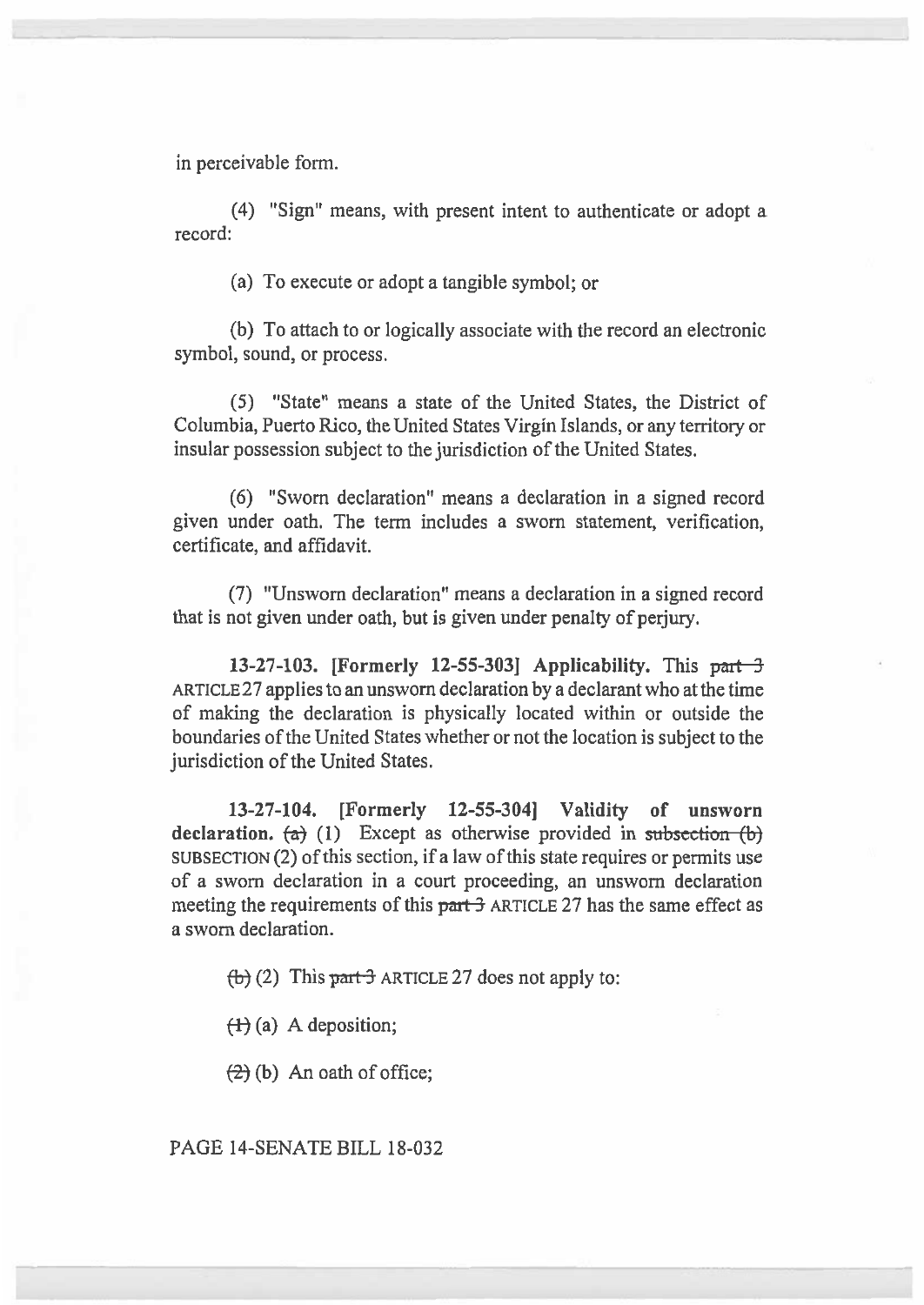$(3)$  (c) An oath required to be given before a specified official other than a notary public;

 $(4)$  (d) A declaration to be recorded pursuant to article 35 of title 38 C.R.S., for the purposes of conveying and recording title to real property or a declaration required to be recorded for purposes of registering title to real property pursuant to article 36 of title 38; C.R.S.; or

 $(5)$  (e) An oath required by section 15-11-504  $C.R.S.,$  for a self-proved will.

**13-27-105. [Formerly 12-55-305] Required medium. If a law of this state requires that a sworn declaration be presented in a particular medium, an unsworn declaration must be presented in that medium.** 

**13-27-106. [Formerly 12-55-306] Form of unsworn declaration.**  An unsworn declaration under this part 3 ARTICLE 27 must be in substantially the following form:

I declare under penalty of perjury under the law of Colorado that the foregoing is true and correct.

| Executed on the                    | day of |           |          |
|------------------------------------|--------|-----------|----------|
|                                    | (date) | (month)   | (year)   |
| at                                 |        |           |          |
| (city or other location, and state |        | <b>or</b> | country) |
| (printed name)                     |        |           |          |

(signature)

**13-27-107. [Formerly 12-55-307] Uniformity of application and construction. In applying and construing this** uniform act, consideration must be given to the need to promote uniformity of the law with respect to its subject matter among states that enact it.

**13-27-108. [Formerly 12-55-308] Relation to "Electronic Signatures in Global and National Commerce Act". This part 3 ARTICLE** 27 modifies, limits, and supersedes the federal "Electronic Signatures in Global and National Commerce Act", 15 U.S.C. sec. 7001, et seq., but does not modify, limit, or supersede section 101 (c) of that act, 15 U.S.C. sec.

PAGE 15-SENATE BILL 18-032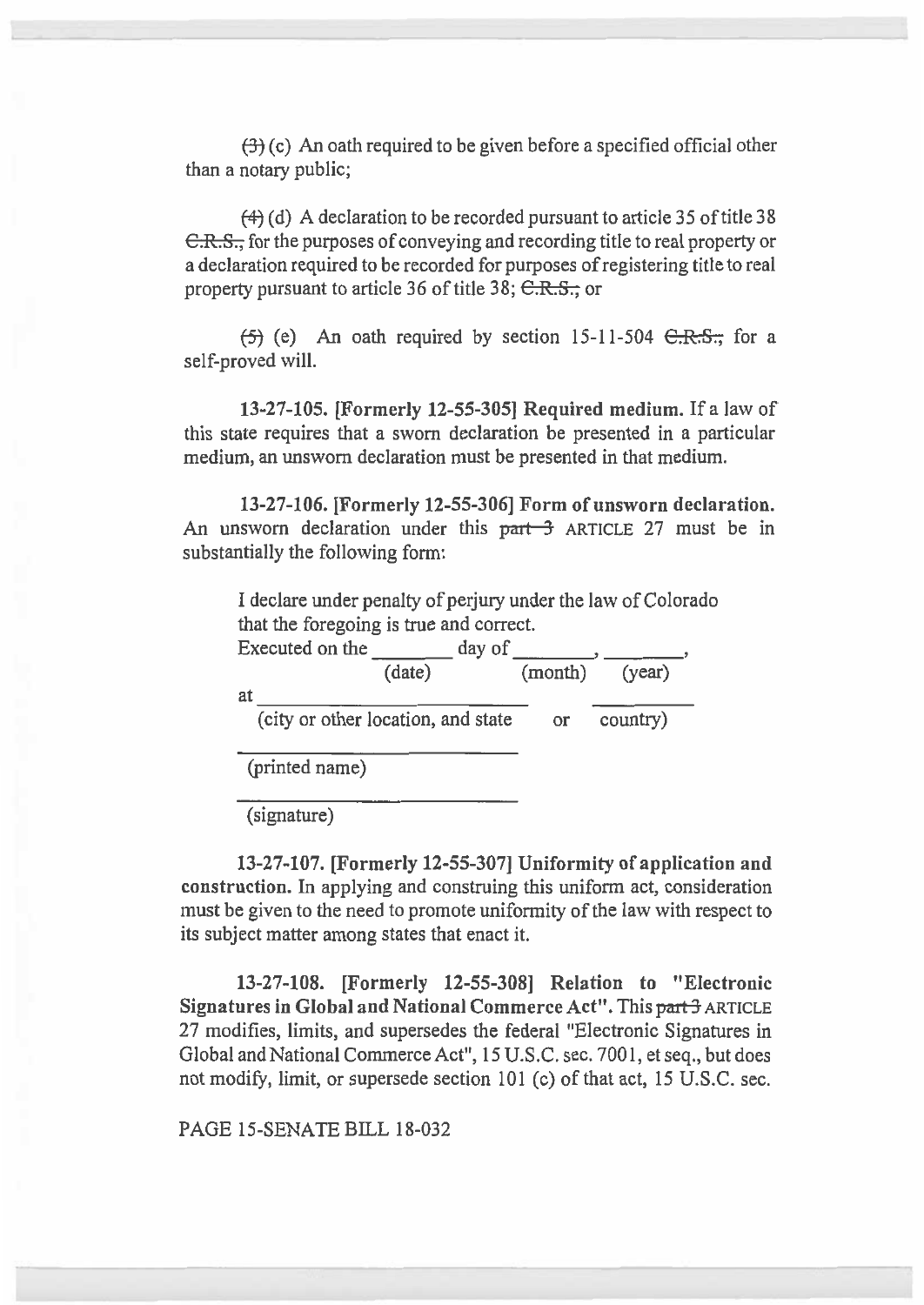7001 (c), or authorize electronic delivery of any of the notices described in section 103 (b) of that act, 15 U.S.C. sec. 7003 (b).

SECTION **10.** In Colorado Revised Statutes, 18-8-501, amend  $(2)(a)(IV)$  as follows:

**18-8-501. Definitions.** The definitions in sections 18-8-101 and 18-8-301 are applicable to this part 5, and, in addition to those definitions:

(2) (a) "Oath" includes an affirmation and every other mode authorized by law of attesting to the truth of that which is stated. For the purposes of this section, written statements shall also be treated as if made under oath if:

(IV) The statement meets the requirements for an unsworn declaration under the "Uniform Unsworn Declarations Act", part 3 of article 55 of title 12 ARTICLE 27 OF TITLE 13.

**SECTION 11. Repeal of relocated provisions in this act.** In Colorado Revised Statutes, **repeal** part 3 of article 55 of title 12.

**SECTION 12. Act subject to petition - effective date.** This act takes effect October **1, 2018;** except that, if a referendum petition is filed pursuant to section 1 (3) of article V of the state constitution against this act or an item, section, or part of this act within the ninety-day period after final adjournment of the general assembly, then the act, item, section, or part will not take effect unless approved by the people at the general election to be

# PAGE 16-SENATE **BILL** 18-032